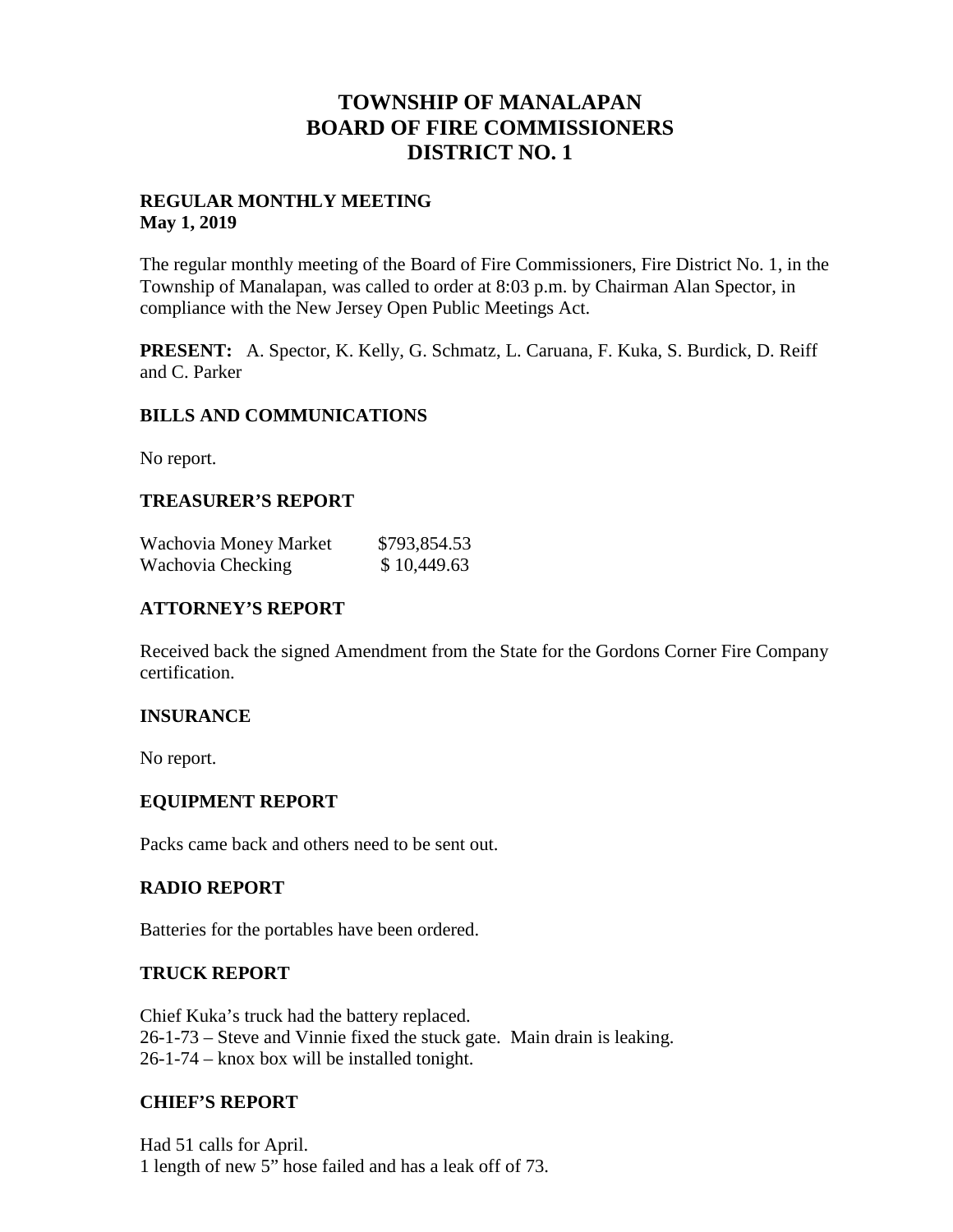### **MEMBERSHIP REPORT**

No report.

### **ASSOCIATION REPORT**

The tables that were ordered came in.

#### **TRUSTEES' REPORT**

No report.

#### **OLD BUSINESS**

See attached.

#### **NEW BUSINESS**

Commissioner Kelly made a motion to pay all vouchers; this was seconded by Commissioner Caruana. All voted aye.

Commissioner Spector made a motion for \$150 to purchase an exhaust kit for the generator on 26-1-85; this was seconded by Commissioner Kelly. All voted aye.

Commissioner Spector made a motion for \$4,500 to Central Jersey Tree experts to remove trees on the property at the Main House (other quote was from Joe's Tree Service for \$10,500); this was seconded by Commissioner Kelly. All voted aye.

Commissioner Spector made a motion for \$2,900 to have 5 trucks and 3 Chief's vehicles detailed; this was seconded by Commissioner Kelly. All voted aye.

Meeting opened to the public at 8:25 p.m.

A motion was made by Commissioner Spector to adjourn; it was seconded by Commissioner Schmatz and all voted aye.

Meeting adjourned at 8:26 p.m.

Respectfully submitted, Kenneth Kelly, Clerk